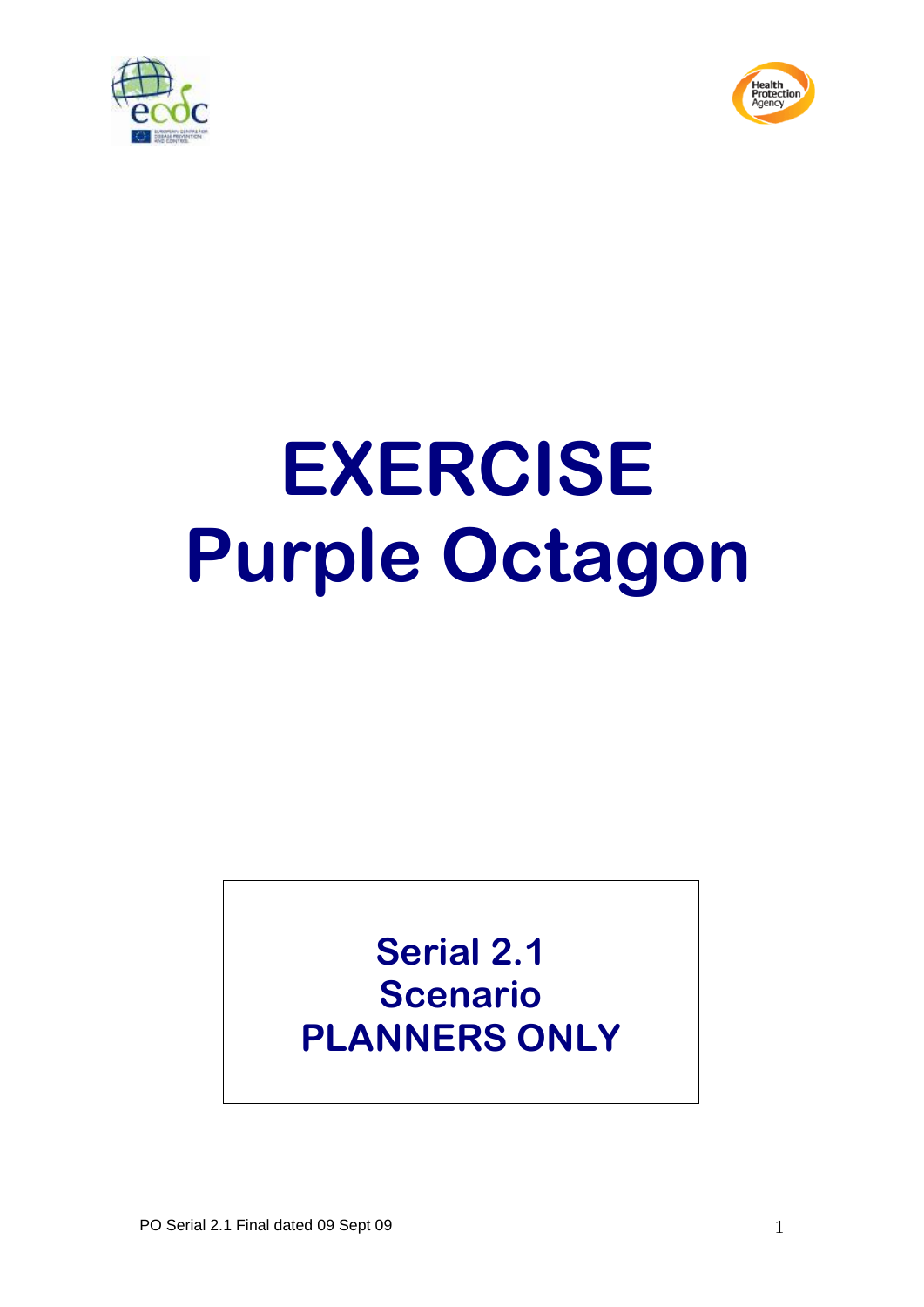



## **Exercise Purple Octagon – Scenario development**

| STARTEX -      | 1300 (CEST) 16 Sept |
|----------------|---------------------|
| <b>ENDEX -</b> | 1400 (CEST) 17 Sept |

#### **1. Background**

The scenario is based on the Legionella outbreak in Amsterdam at the Westfriese Flora Flower Show, NW Netherlands which was held between 19 – 28 February 1999. Of the 80,000 visitors, 181 people developed legionella pneumonia, 21 died. This outbreak is only exceeded by the original 1976 outbreak in Philadelphia where there were 221 cases and the largest outbreak to date in Murcia, Spain with 449 confirmed cases.

This outbreak was associated with a whirlpool spa which became infected within 4 days of installation at the flower show venue. During this outbreak the attack rate was only 0.24% compared to an expected rate of 4-7%. The outbreak was not detected until 14 days after the first case of pneumonia was diagnosed. 71 cases with community acquired pneumonia were admitted across Holland by 12 March; and cases continued to be admitted until 16 March.

### **2. Scenario**

The Junior World Athletics Championship 2009 was held in Holland from Saturday 05 until Saturday 12 September.

The championships were held at the newly refurbished Olympic Stadium, Amsterdam (shown below) which seated a crowd of almost 40,000 spectators per day from approximately 100 countries. Overall 200,000 tickets were sold for the event of which, 100,000 represented ticket sales outside Holland, including VIP's from participating countries. Organised catering facilities were available in and around the stadium with unofficial food vendors also outside the stadium, for the duration of the championships. The stadium's facilities (including toilets, drinking water etc) were enhanced by the addition of 50 portable toilet cabins, bottled drinking water and water dispensers, additional first aid capacity and increased security including restricted access areas, accredited passes and official ticketing.

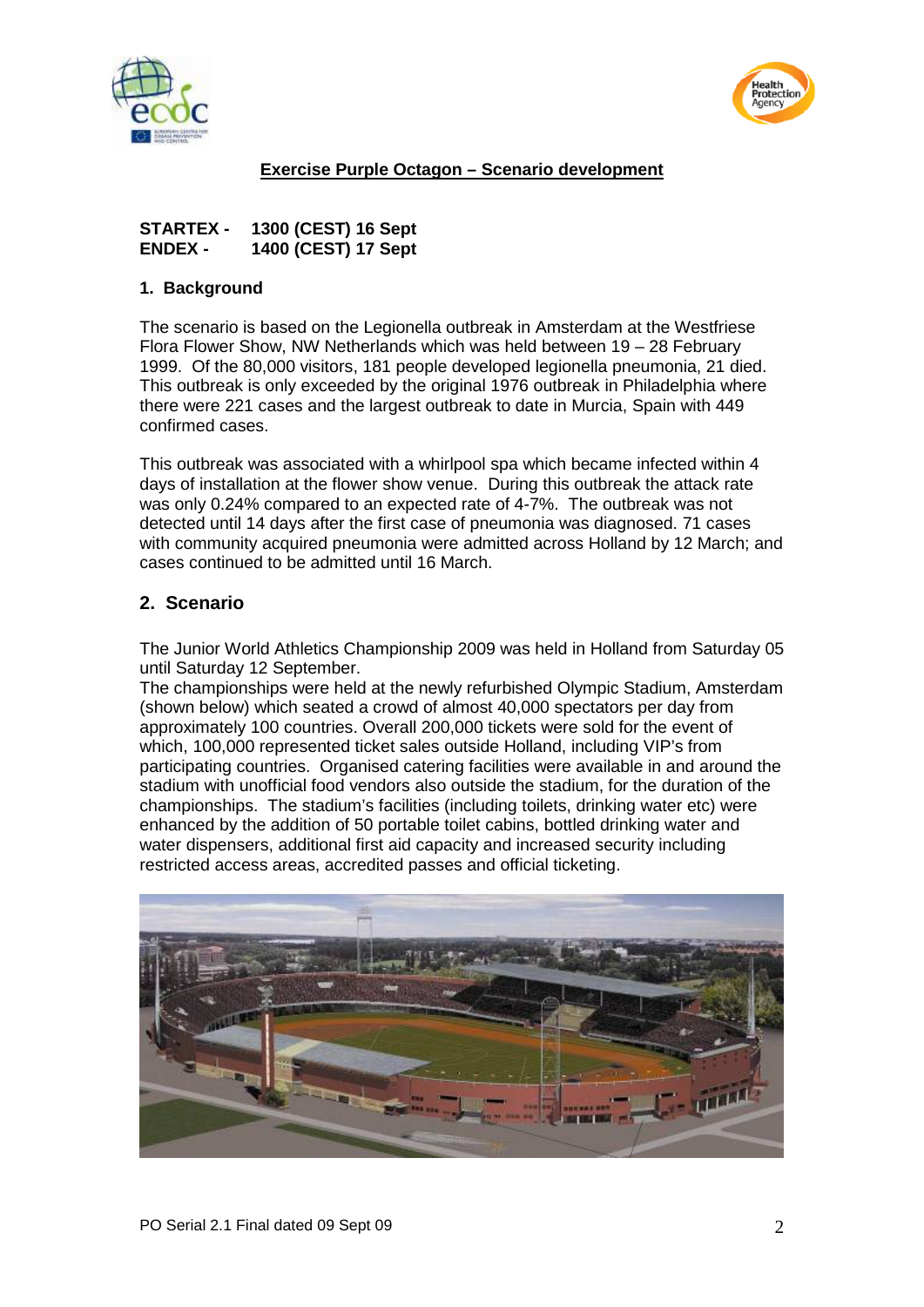



The young athletes (aged 16-18 years old) with their family groups, from 86 countries (see appendix 4) arrived in Holland in the weeks preceding the championships so that they could acclimatise and practice in the stadium and at the nearby a Amsterdam Park. A timeline of the championships and follow-on tours are shown at Appendix 1.

The athletes and coaches were accommodated and catered for at the nearby student campus of University in Amsterdam, which also has a sports park, swimming pool and spa facilities including 3 whirlpool spas. Included in these facilities are state of the art services for disabled persons. The accommodation is comprised of typical university standard, including single, twin and multiple occupancy rooms with either en-suite or shared bathroom facilities. The whole complex is air conditioned.

The athlete's families stayed at hotels in the local area, but all leisure facilities of Vrije University were available to family members, who were encouraged to use these facilities as accredited site-visitors.



These facilities proved extremely popular, but due to the high level of demand and unavailability of certain facilities, complaints were raised by team managers during the first few days of the championships. In order to address these complaints it was decided to open additional facilities, including another spa pool, to accommodate the demand. Although the opening of these additional facilities was not in the original planning of the event, this decision was made by a championship official.

The championships were reported globally as an extremely successful event, which was only marred by a few of the young athletes and associates contracting a bad cough which seemed to be 'going around' - probably a seasonal virus (e.g. Adenovirus or Para-influenza type 3) which would spread easily through a large population living in close commune. At this stage symptoms did not indicate Pandemic H1N1 (2009) as a cause.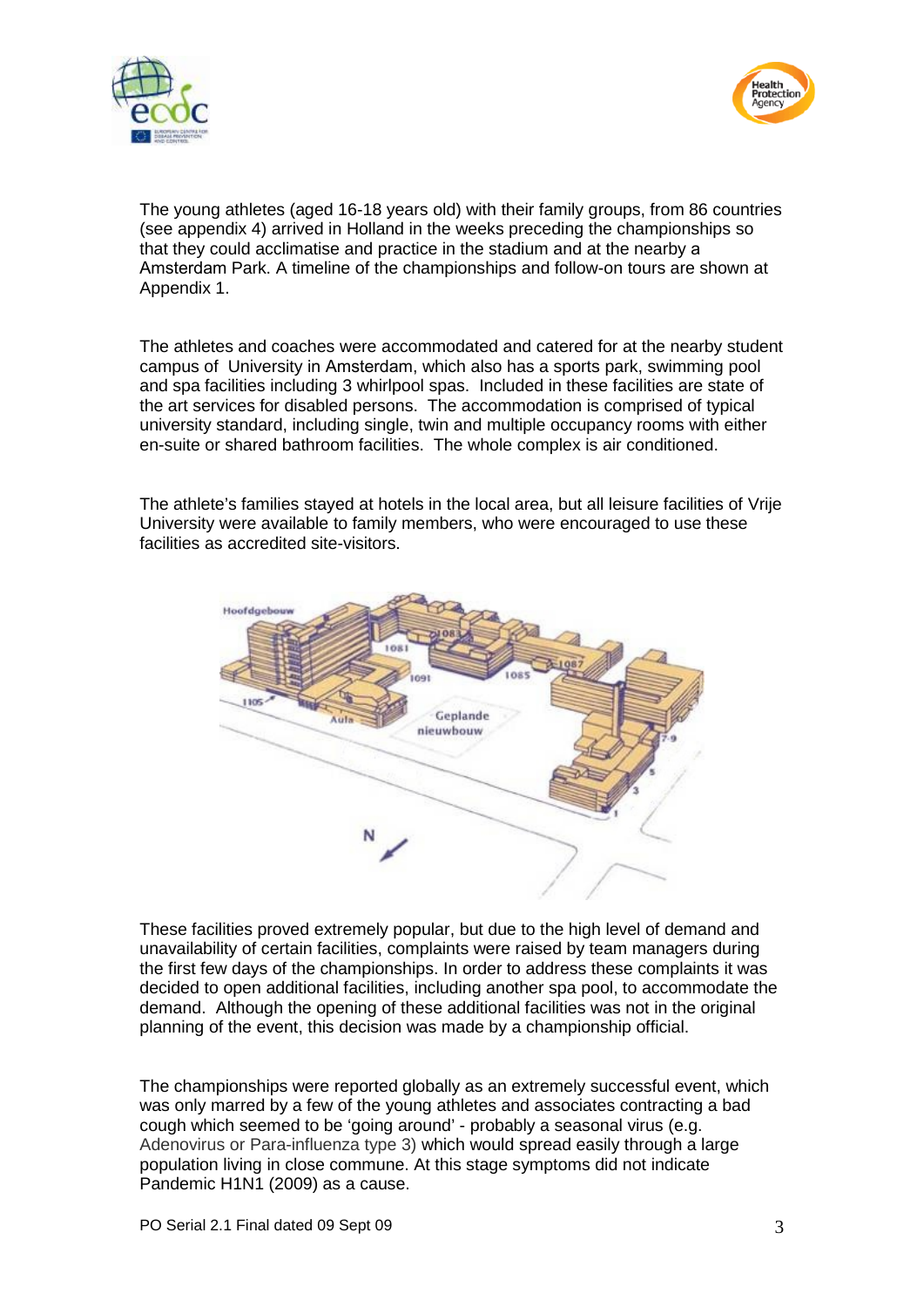



Unfortunately a 18 year old Canadian running star, who broke a junior world record to win gold in the 100m on Wednesday (09 Sept) was suffering from this cough and was not fit to take part in the 4 X 100m relay on the last day (12 Sept) and her team had to be content with a bronze medal, despite being favourites to win. Two other athletes had to be withdrawn from the 10,000m, one each from Greece and Portugal.

The same facilities and venues will also host the World Junior Para-athletics championships, the opening ceremony of which will take place in the Olympic stadium, Amsterdam on 26 September 2009. Athletes attending this championship are due to begin arriving at University from 19 September 2009.

# **3. 16 September – Startex 1200 (CEST)**

**Holland***:* The lead physician dealing with the case investigations of four patients at the Hospital of Amsterdam informed the public health service that the clinical condition of **4 people** admitted with breathing difficulties and or fever, in the preceding days have deteriorated quickly and unexpectedly. Patients with similar presentations have also been admitted to local hospitals within the last 3 days. A timeline for admissions is shown at Appendix 2.

**UK:** The lead physician dealing with the case investigations of five patients at Leicester Hospital informed the Health Protection Unit (HPU) duty desk, that the clinical condition of **5 people** admitted with breathing difficulties and or fever in the preceding thirty six hours deteriorated quickly and unexpectedly. A timeline for the hospital admissions is shown at Appendix 3.

A number of athletes, coaching staff and family have been taken ill on return to their home countries or during planned European excursions.

#### **4. European Tours by competing teams**

Several teams who competed at the championships took the opportunity to include a European tour for the athletes, coaches and families following the closing ceremony. These tours are shown at appendix 1 and included:

a. **Canada:** A touring party of Canadian athletes and family embarked on a 10 day tour of Europe on the 13 September. The tour is delayed in Poland on the 15 September when 3 of the contingent are admitted to hospital with high fever.

b. **China:** A touring party of Chinese athletes and family embarked on a 10 day tour of Europe on the 13 September. The tour is delayed in Portugal on the 15 September when 3 of the contingent are admitted to hospital with high fever.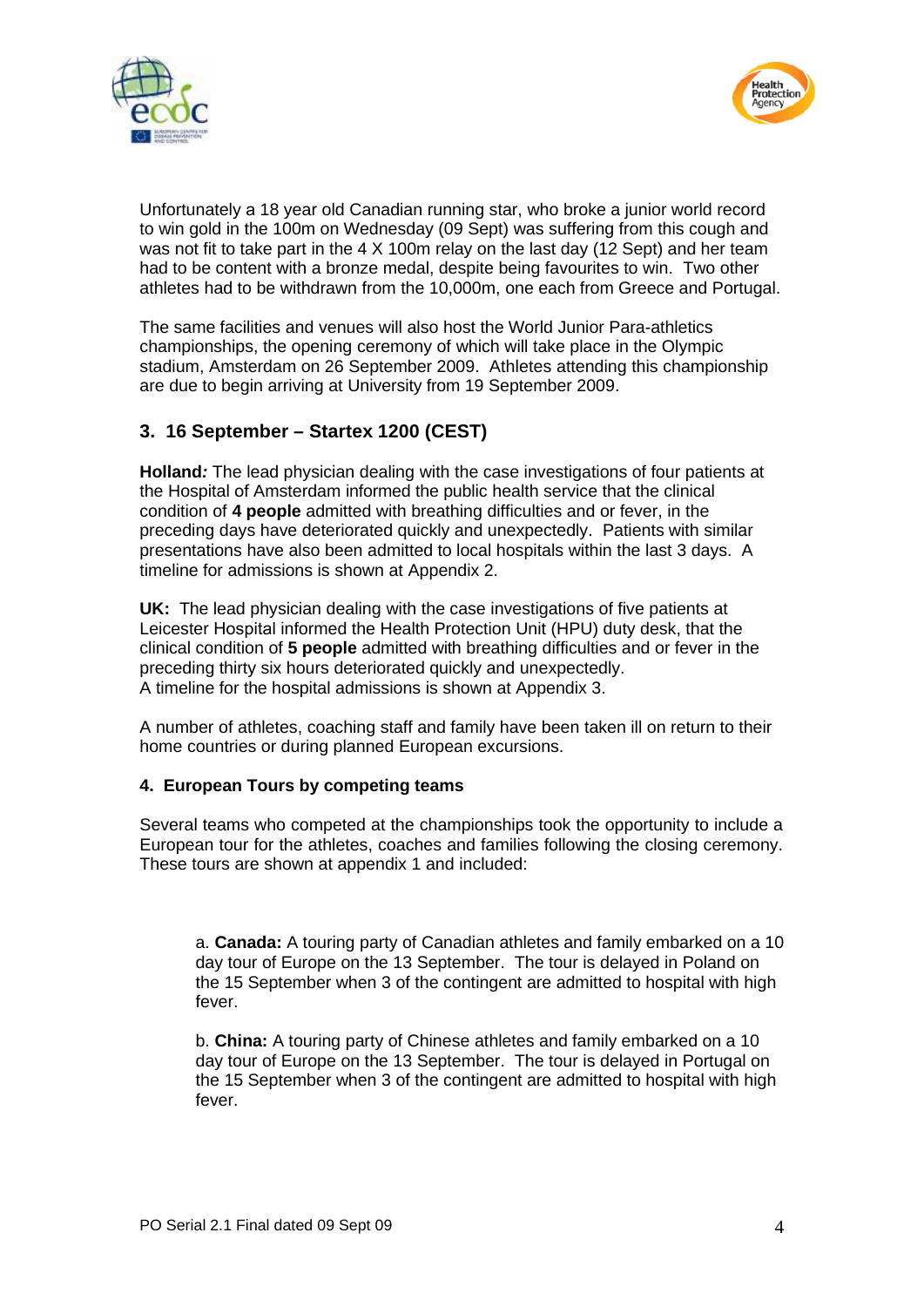



c. **South Africa:** A touring party of South African athletes and family embarked on a two week tour of Europe and have been delayed in Greece, where 4 of the contingent are admitted to hospital on the 16 September with breathing difficulties and diarrhoea.

#### **5. Medical facilities**

The following medical facilities, in addition to those already mentioned, have been identified in participating countries as the locations for local cases to be admitted:

a. **Poland**

- b. **Portugal**
- c. **Greece**
- d. **Canada**
- e. **Peoples Republic of China**
- f. **South Africa**
- g. **Italy**
- h. **France**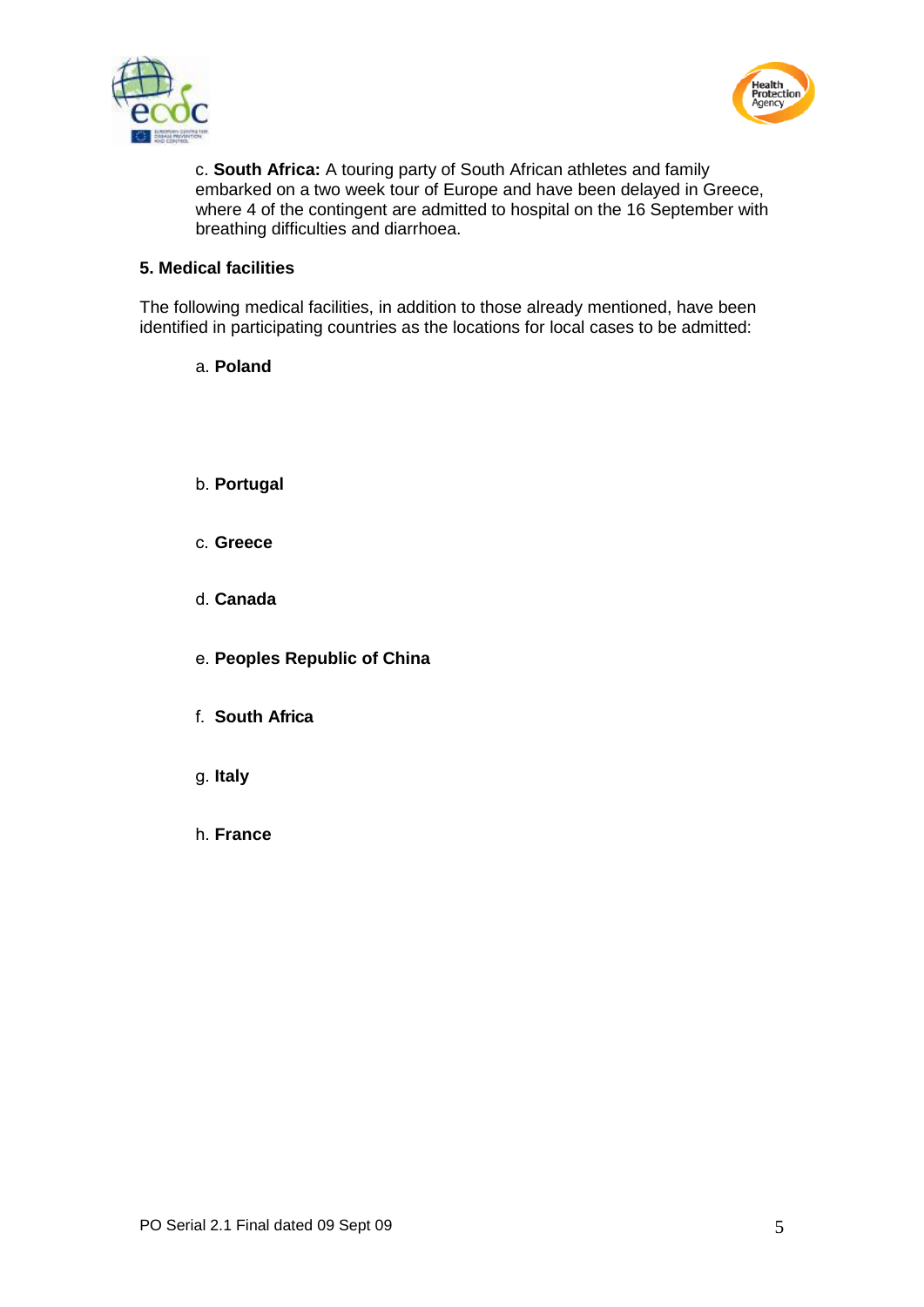



#### 13. **General notes:**

86 countries (see Appendix 4) and a total of 732 athletes were involved in the championships.

The following countries will be identified as being affected during the exercise:

- Canada 33 Athletes
- China 14 Athletes
- Holland 30 Athletes
- Poland 68 Athletes
- Greece 20 Athletes
- Portugal 5 Athletes
- South Africa 26 Athletes
- United Kingdom 35 Athletes
- France 22 Athletes
- Italy 18 Athletes

Total - 271 Athletes

The following information will be used as STARTEX material:

| <b>Date</b><br><b>Admitted</b> | <b>No</b><br><b>Casualties</b> | <b>Nationality</b> | <b>Brief</b>                         | <b>Hospital</b>      | <b>Total</b><br>Casu<br>alties |
|--------------------------------|--------------------------------|--------------------|--------------------------------------|----------------------|--------------------------------|
| 11<br>September                | 1                              | Canada             | Canadian<br>athlete                  | Amsterdam            | 1                              |
| 13<br>September                | 1                              | Greece             | 60 YO (M)<br>Coach                   | Amsterdam            | $\overline{2}$                 |
| 14<br>September                | 1                              | Portugal           | 52 YO (F)<br>Family member           | Amsterdam            | 3                              |
| 15<br>September                | 3                              | Poland<br>Holland  | 2 x Family<br>members<br>1 x coach   | Amsterdam            | 6                              |
| $13 - 15$<br><b>September</b>  | 5                              | UK                 | 4 x Adults<br>1 x Athlete            | Leicester<br>England | 11                             |
| 15<br><b>September</b>         | 3                              | China              | 10 day<br>European<br>coach tour     | <b>Denmark</b>       | 14                             |
| 15<br>September                | 3                              | Canada             | 10 day<br>European<br>coach tour     | Lodz<br>Poland       | 17                             |
| 16<br>September                | $\overline{4}$                 | South<br>Africa    | 2 week tour of<br>Europe             | Athens,<br>Greece    | 21                             |
| 16<br>September                | 1                              | Canada             | Canadian<br>athlete<br>deteriorating | Amsterdam            | 21                             |

#### **Casualty details during and post Mass Gathering event**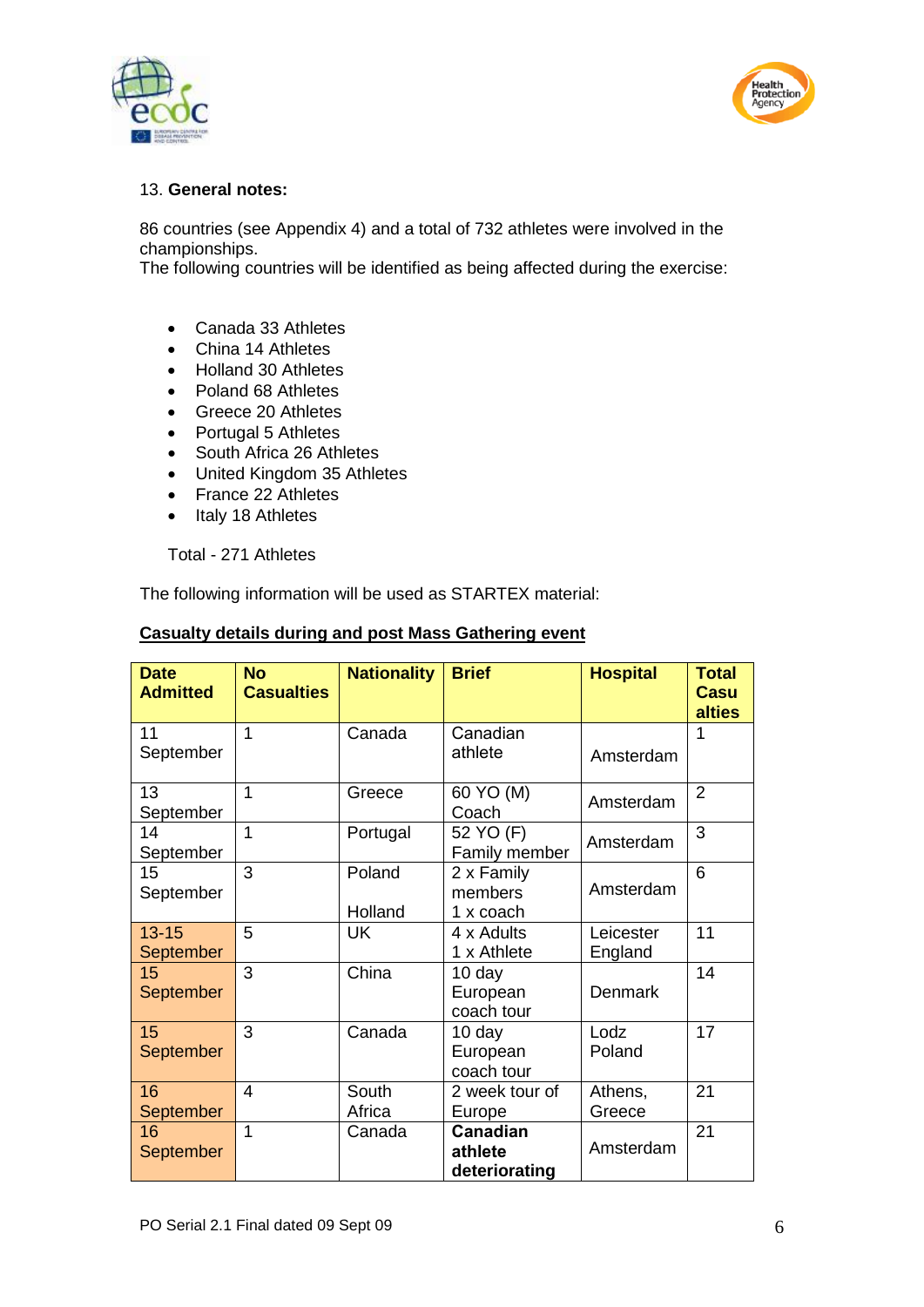



Further cases will be identified throughout the duration of the exercise in participating countries.

Appendices:

- 1 Championship & follow-on Tours
- 2 Hospital Admissions Timeline (Amsterdam)
- 3 Hospital Admissions Timeline (Leicester)
- 4 List of Participating Countries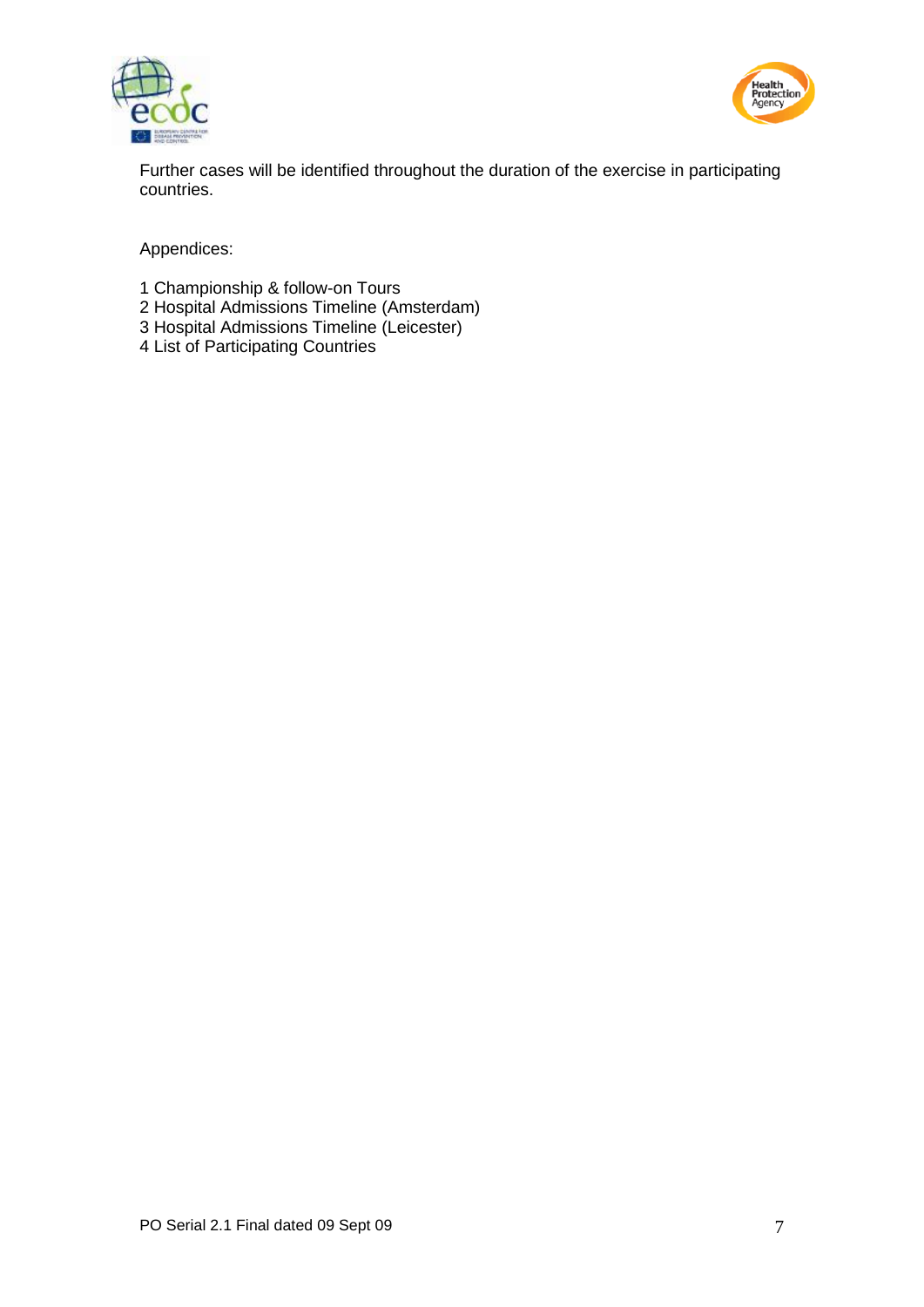





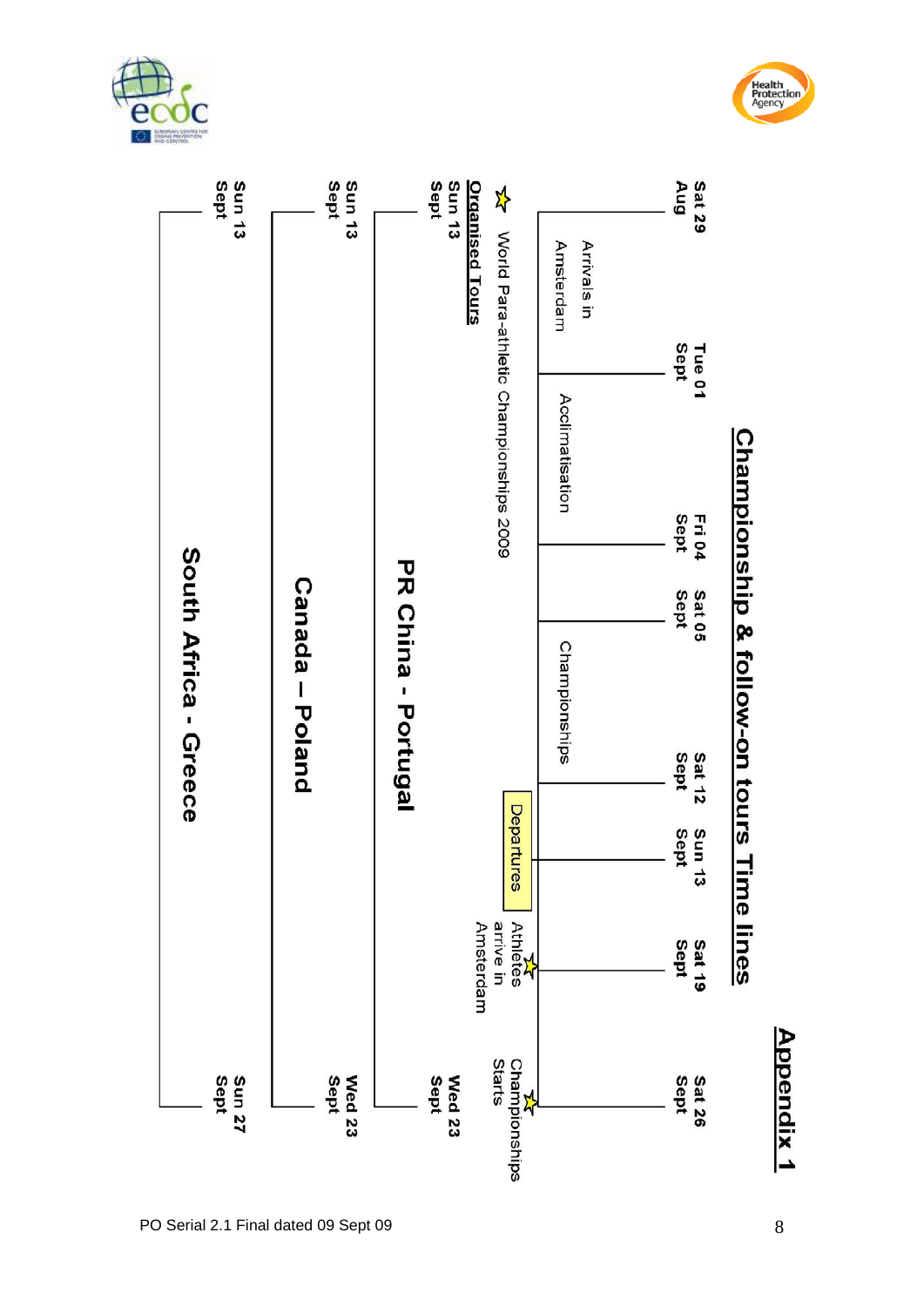







 $\frac{1}{2}$ 

 $\widehat{\mathbf{S}}$ 

55 YO - Coach - Holland

 $\frac{c}{1}$ 

 $\widehat{\mathcal{L}}$ 

 $\frac{4}{1}$  $\frac{2}{1}$ 

 $\widehat{\mathbf{S}}$ 

49 YO - Family member - Poland

**Husband & Wife** 

45 YO - Family member - Poland,

**Appendix 2**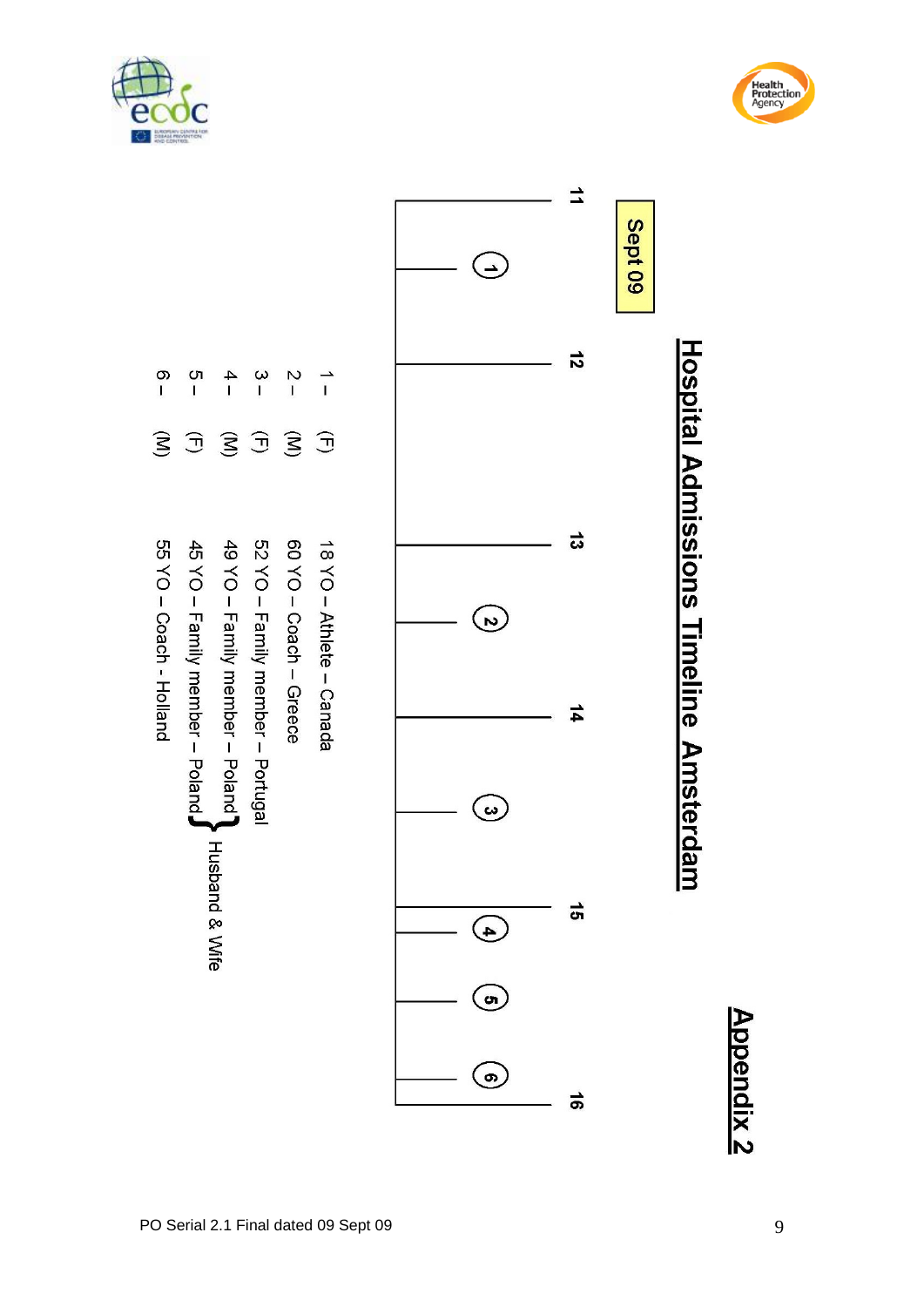





- $\overline{\phantom{a}}$ (M) 49 YO - Coach - UK - Admitted 2350 on 14 Sept
- $\mathcal{L}$ (N) 61 YO - Family member - Admitted 0200 on 15 Sept
- $\tilde{\mathbf{c}}$ (N) 18 YO - Athlete - UK - Admitted 0415 on 15 Sept
- $\blacktriangle$ (F) 50 YO - Staff member at University, UK - Admitted 1210 on 15 Sept
- <u>ុ</u>ហ (M) 41 YO - Coach / Lecturer at University, UK - Admitted 1635 on 15 Sept